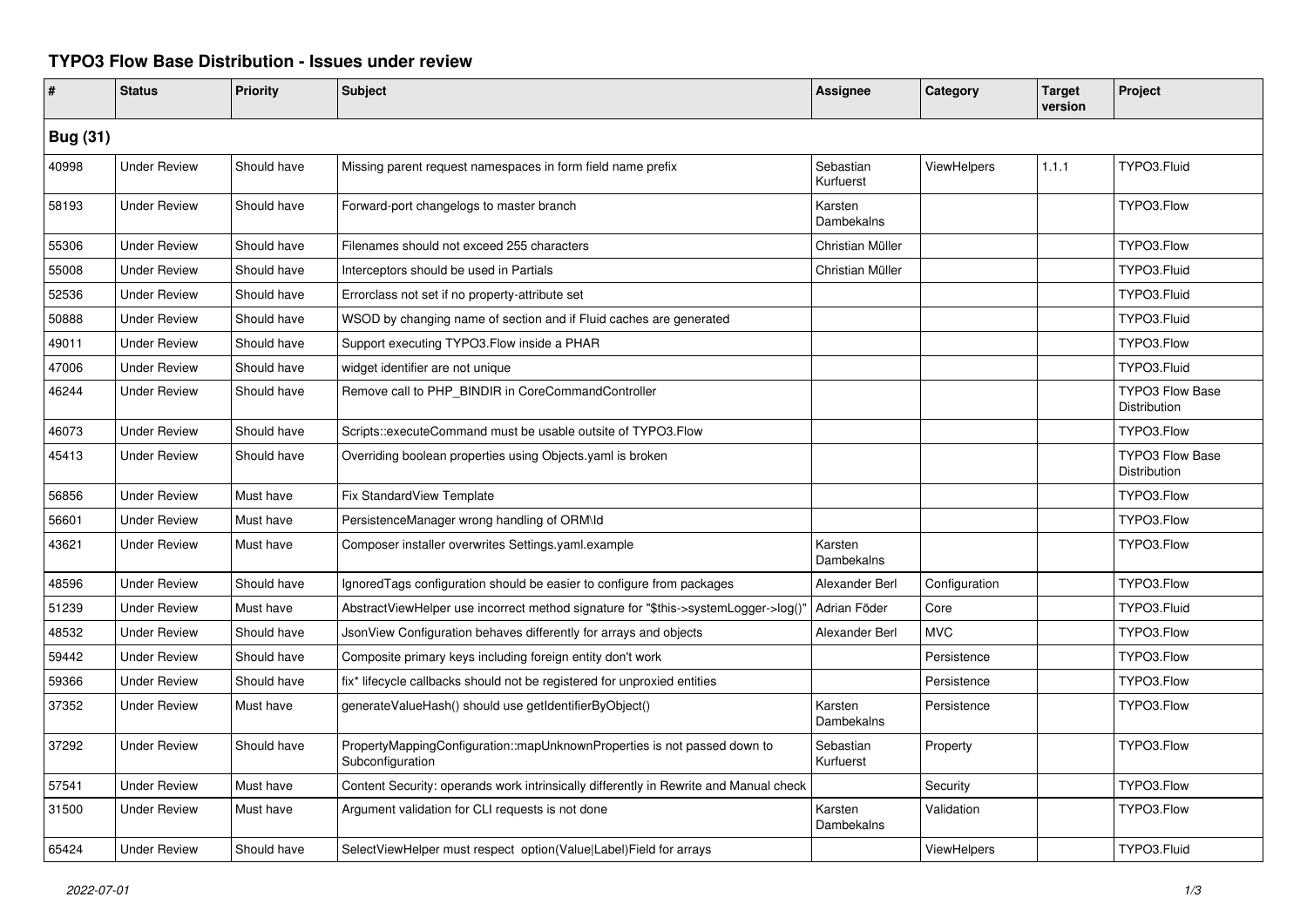| $\#$         | <b>Status</b>       | <b>Priority</b> | <b>Subject</b>                                                                                            | <b>Assignee</b>        | Category           | Target<br>version | Project         |  |
|--------------|---------------------|-----------------|-----------------------------------------------------------------------------------------------------------|------------------------|--------------------|-------------------|-----------------|--|
| 34682        | <b>Under Review</b> | Should have     | Radio Button missing checked on validation error                                                          |                        | <b>ViewHelpers</b> |                   | TYPO3.Fluid     |  |
| 59057        | <b>Under Review</b> | Must have       | Hidden empty value fields shoud be disabled when related field is disabled                                | Bastian Waidelich      | ViewHelpers        |                   | TYPO3.Fluid     |  |
| 53806        | <b>Under Review</b> | Should have     | Paginate widget maximumNumberOfLinks rendering wrong number of links                                      | Bastian Waidelich      | Widgets            |                   | TYPO3.Fluid     |  |
| 51809        | <b>Under Review</b> | Must have       | Commit "[BUGFIX] Published resources don't support symlinks" produces an fatal<br>error on Windows        | Adrian Föder           | Core               | 2.0.1             | TYPO3.Flow      |  |
| 47325        | <b>Under Review</b> | Should have     | ReflectionData and classSchema caches need not be freezable                                               |                        | Reflection         | 2.0.1             | TYPO3.Flow      |  |
| 42601        | <b>Under Review</b> | Must have       | Content Security: QOM rewriting is omitted if used in certain cases in an Action<br>Controller            | Robert Lemke           | Security           | 2.0.1             | TYPO3.Flow      |  |
| 44234        | <b>Under Review</b> | Should have     | selectViewHelper's sorting does not respect locale collation                                              |                        | <b>ViewHelpers</b> | 2.1               | TYPO3.Fluid     |  |
| Feature (18) |                     |                 |                                                                                                           |                        |                    |                   |                 |  |
| 52640        | <b>Under Review</b> | Should have     | Create an UnlessViewHelper as opposite to the IfViewHelper                                                | Marc Neuhaus           |                    |                   | TYPO3.Fluid     |  |
| 49756        | <b>Under Review</b> | Should have     | Select values by array key in checkbox viewhelper                                                         |                        |                    |                   | TYPO3.Fluid     |  |
| 48657        | <b>Under Review</b> | Should have     | support HTTP_RANGE                                                                                        |                        |                    |                   | TYPO3.Flow      |  |
| 45100        | <b>Under Review</b> | Should have     | RequestDispatchingAspect should check if entry point can handle current request                           | Christopher<br>Hlubek  |                    |                   | TYPO3.Flow      |  |
| 60095        | <b>Under Review</b> | Should have     | LockManager's LockHoldingStackPage should be configurable                                                 |                        | Configuration      |                   | TYPO3.Flow      |  |
| 37373        | <b>Under Review</b> | Should have     | Make annotation overrides / "injection" via Objects.yaml possible                                         | Marc Neuhaus           | Configuration      |                   | TYPO3.Flow      |  |
| 46257        | <b>Under Review</b> | Should have     | Add escape sequence support for Fluid                                                                     |                        | Core               |                   | TYPO3.Fluid     |  |
| 35030        | <b>Under Review</b> | Should have     | Dynamic locale detection                                                                                  | Karsten<br>Dambekalns  | 118n               |                   | TYPO3.Flow      |  |
| 54037        | <b>Under Review</b> | Should have     | JsonView accepts encoding options                                                                         |                        | <b>MVC</b>         |                   | TYPO3.Flow      |  |
| 37405        | <b>Under Review</b> | Should have     | When changing a property wich is used in routing the Link-VH should direkt to the<br>new properties value |                        | MVC - Routing      |                   | TYPO3.Flow      |  |
| 29972        | <b>Under Review</b> | Should have     | Configurable Redirects                                                                                    | <b>Tim Kandel</b>      | MVC - Routing      |                   | TYPO3.Flow      |  |
| 55793        | <b>Under Review</b> | Could have      | Add Support for groupBy                                                                                   | Kerstin<br>Huppenbauer | Persistence        |                   | TYPO3.Flow      |  |
| 59672        | <b>Under Review</b> | Should have     | Add support for Doctrine 2.5 embeddables                                                                  | Alexander Berl         | Persistence        |                   | TYPO3.Flow      |  |
| 51676        | <b>Under Review</b> | Should have     | Support of symlinks for Resources                                                                         |                        | Resource           |                   | TYPO3.Flow      |  |
| 50115        | <b>Under Review</b> | Must have       | During the policy loading, we need to take care if class exist                                            | Dominique Feyer        | Security           |                   | TYPO3.Flow      |  |
| 47191        | <b>Under Review</b> | Should have     | Make (property) Validators aware of parent class and the property they belong to                          |                        | Validation         |                   | TYPO3.Flow      |  |
| 43424        | <b>Under Review</b> | Should have     | Support subpackage when kickstarting model & repository                                                   | Karsten<br>Dambekalns  |                    | 2.0.1             | TYPO3.Kickstart |  |
| 43346        | <b>Under Review</b> | Should have     | Allow property mapping configuration via template                                                         | Karsten<br>Dambekalns  | ViewHelpers        | 2.1               | TYPO3.Fluid     |  |